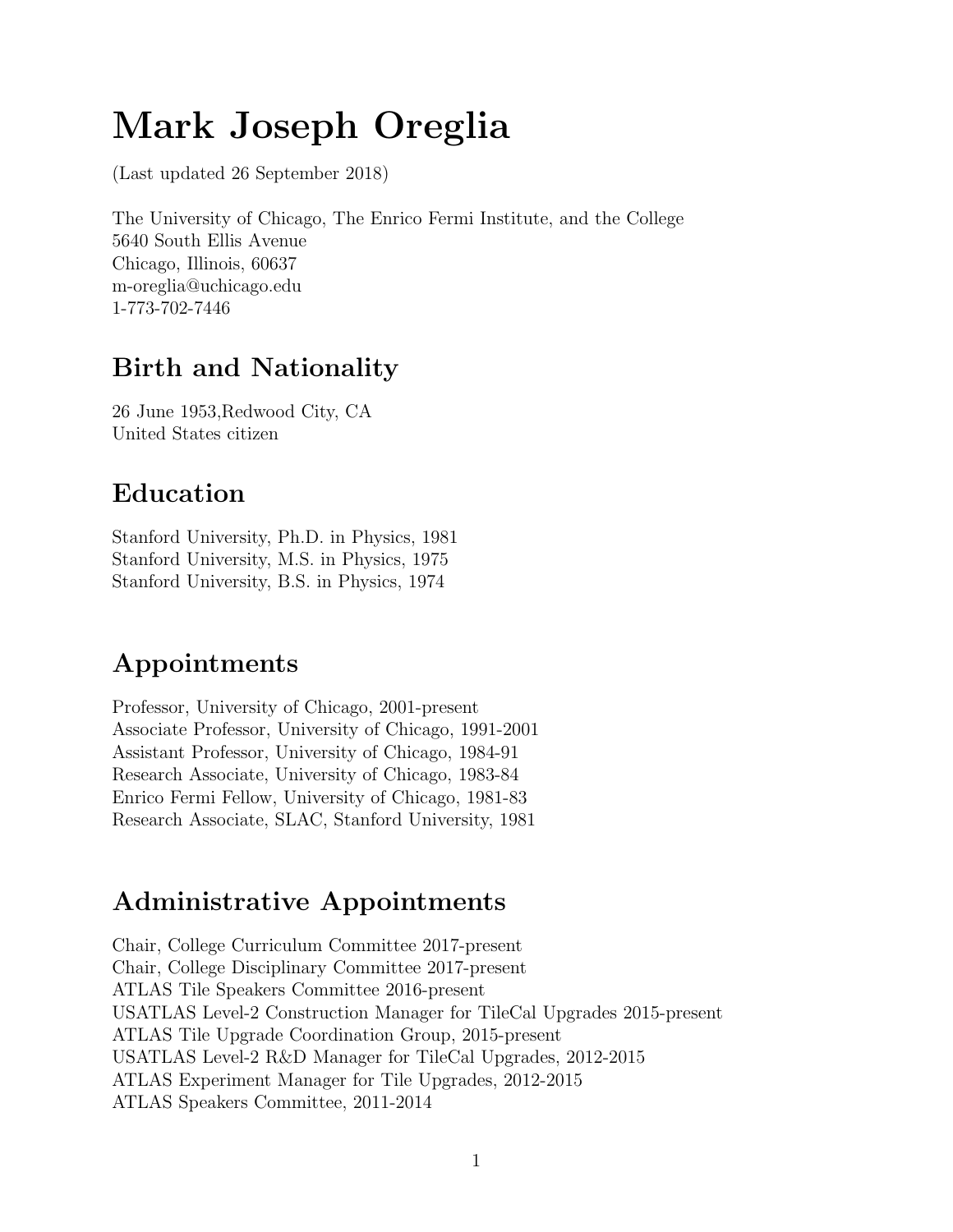Acting Director, The Enrico Fermi Institute, 2009-2011 Physical Sciences Collegiate Division Governing Committee (U Chgo.) 2004-present Co-chair, American Linear Collider Physics/Detector Group, 2002-2010 LEP Photonic Higgs Working Group Convenor, 2000-2002 GLAST Facility Science Team (NASA), 1998-99 Chair, Council on Teaching (U. Chgo), 1997-99, 2007-8, 2016- GLAST Instrument Detector Steering Ctte,1996,98-99 Experimental Physics Advisory Ctte, SLAC, 1995-1997 Chair, BaBar Calorimetry Review Ctte, SLAC, 1995 Council for Research (U. Chgo), 1992-95 Steering Ctte., SLAC/PEP-II Experiment, 1994 Physical Sciences Governing Ctte. (U. Chgo) 1991-94

#### Elected Positions

College Council, 1987-89, 91-94, 2001-3, 2006-8, 2012-2017 Council of the University Senate, 2005-8, 2012-2015 Spokesman of the College Council, 1992-94, 2002-3 Physical Sciences Divisional Policy Ctte., 1994-95

#### Honors and Awards

Fellow of the American Physical Society, 2018 Don York Faculty Initiative Award (Neighborhood Schools Programs), 2014 Quantrell Award (Excellence in Teaching), 2001 Alfred P. Sloan Foundation Research Fellow, 1986 Presidential Young Investigator, 1985 A. H. Compton Lecturer, University of Chicago, 1983 Enrico Fermi Fellow, University of Chicago, 1981-83 Phi Beta Kappa, Stanford University, 1974

#### Graduate Students

Kevin Hildebrand, current, ATLAS Experiment. Sam Meehan, PhD 2015, ATLAS Experiment, now postdoc at U Washington. Chris Meyer, PhD 2014, ATLAS Experiment, now postdoc at U Pennsylvania. Pedro Amaral, PhD 2003, OPAL Experiment, now in private industry (medical physics). Andy Hocker, PhD 2000, OPAL Experiment, now Scientist at FNAL. Steven Gensler, PhD 1996, OPAL Experiment, now Director of Engineering, Nanosys.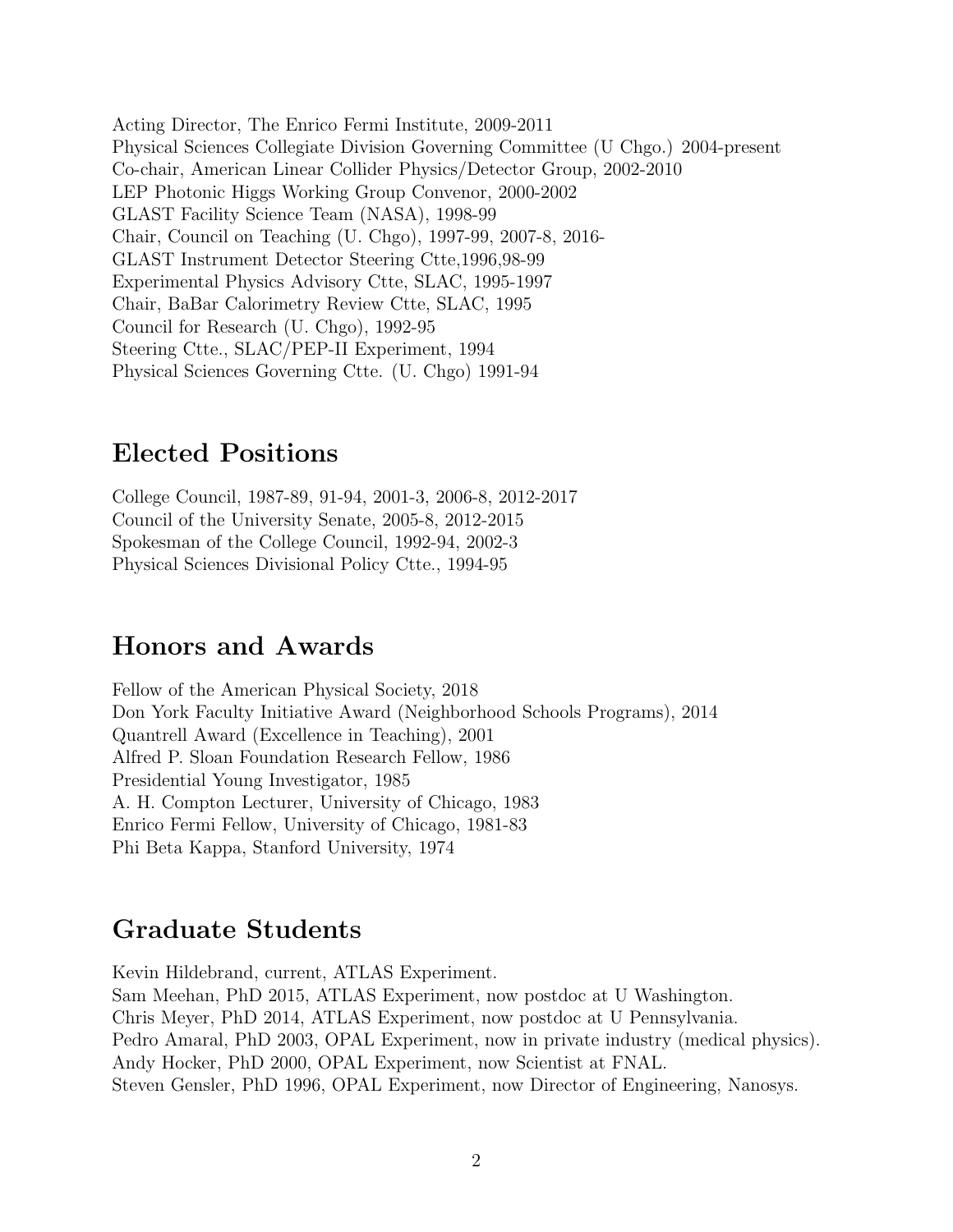### Current (and some past) Research

#### The ATLAS Experiment

This is my primary activity. In 2008 the Large Hadron Collider at CERN embarked on the highest center-of-mass hadron collisions ever. This machine carries on where LEP and the Fermilab Tevatron leave off. LEP-2 ended its program with a hint of a Higgs signal at the mass 115 GeV. The ATLAS detector at the LHC discovered a Higgs-like boson at 126 GeV and is now studying its properties. I am currently working on the search for exotic Higgs bosons and also working on refinements in jet definition and energy measurement.

After 2026 the LHC will operate at approximately five times the current intensity, leading to higher demands on the ATLAS trigger and electronics. This requires redesign of the Tile calorimeter electronics, both to send data out at a higher bandwidth, and also the electronics must have a higher tolerance to ambient radiation in the ATLAS cavern. Since 2012 I have been a leader in the Tile calorimeter upgrade R&D. I was co-leader of all the upgrade activities until 2015, when I became the Level-2 manager for both the US-Tile activity and also an ATLAS Tile Level-2 manager. I authored the 2015 Tile Scoping Document and was a lead editor of the 2018 Technical Design Report. Currently I am leading the effort to design and prototype new front-end boards for the Tile Upgrade.

#### The International Linear Collider (2002-2012)

I co-chaired the American LC Physics and Detector Group, I sat on the LC Steering Group of the Americas and the World-Wide Study of Physics and Detectors for LC. I was a member of the International Linear Collider committee on LC scope definition and the WWS editorial team for the Physics Detector Concept Report. I have co-organized the ALCPG Workshops held annually and also the LCWS international ILC workshops. My specific technical interest on ILC concerns the design of calorimeters optimized for particle flow algorithms. I was editor of the SID (Silicon Detector) R&D proposal.

### University Leadership and Public Outreach Activities

I have had a long role in the structure of University research and the College through my tenures on the Council of the University Senate, the Provost's Council on Research (chair), the College Council (spokesperson), and the Physical Sciences Governing Committee. In 2006 I established the Enrico Fermi Interns Program, a summer program for 7th-graders in the Chicago Public Schools. This program brings students to the University for lectures on science and activities in the laboratory; in 2014 I won the York Faculty Initiative prize for this program. I work with the Chicago Council on Science and Technology to bring an appreciation of science to the general public through public lectures, panels, and blog posts. I also work with the Chicago-based 137 Films. I helped create their film "The Atom Smashers", in which I have a minor role. At the Chicago premier of the film I participated on an audience Q&A panel to an audience of 500. I also answered audience questions at the premier of another of their award-winning films, "The Believers", at the Chicago Film Festival. In 2013 I helped create and participated in the panel for "Critical Mass: How the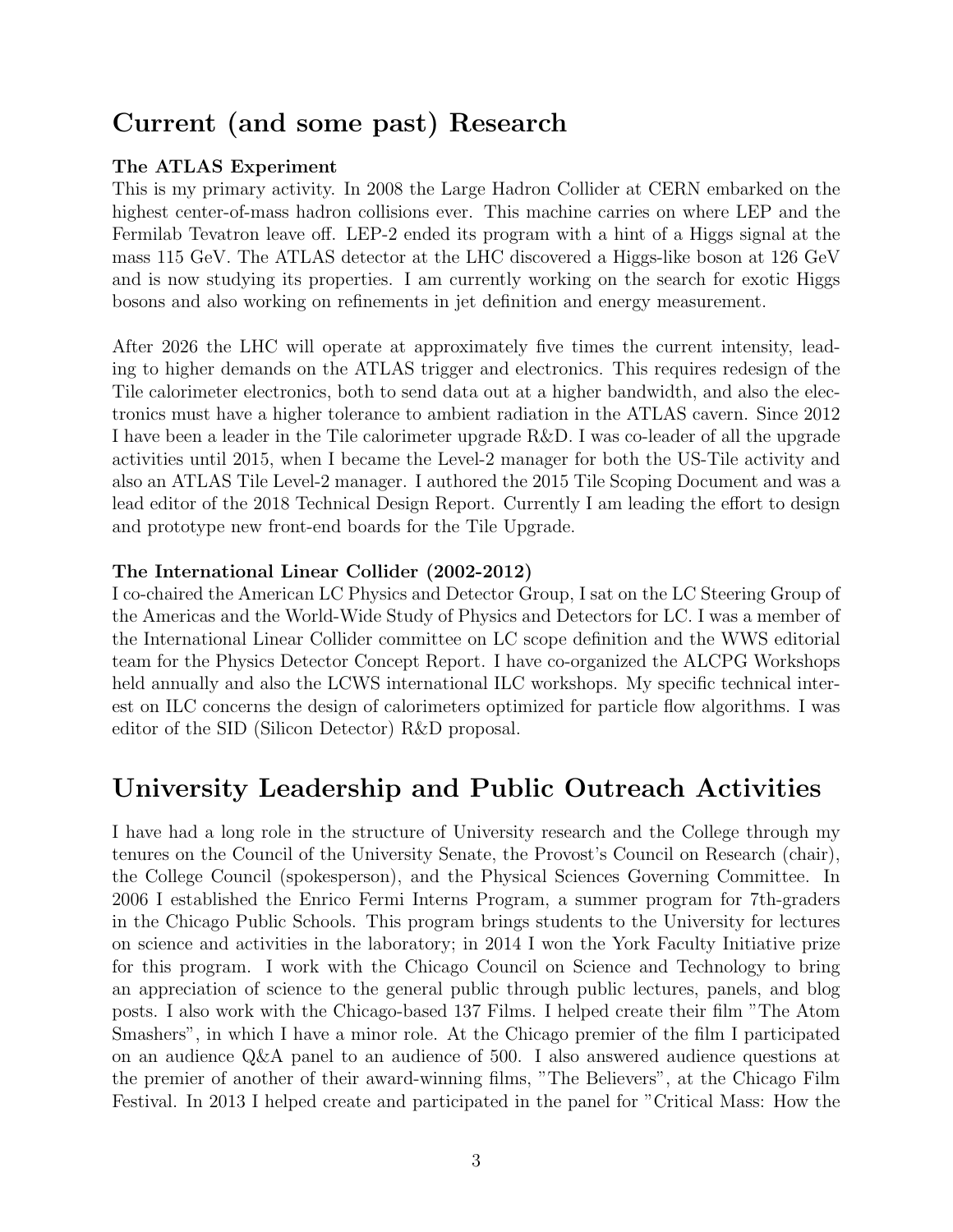Discovery of the Higgs Bosons Swept the World". This event, at UChicago's Logan center, was a full-house during a blizzard!

### Selected Publications (contributed significantly)

- [1] Y. Chan et al., DESIGN AND PERFORMANCE OF A MODULARIZED NAI(TL) DETECTOR (THE CRYSTAL BALL PROTOTYPE). (TALK), IEEE Trans. Nucl. Sci. 25, 333 (1978).
- [2] R. Partridge *et al.*, The Decay  $J/\psi \rightarrow 3\gamma$  and a Search for the  $\eta_c$ , Phys. Rev. Lett. 44, 712 (1980).
- [3] M. Oreglia *et al.*, Measurement of the Decays  $\psi' \to \eta J/\psi$  and  $\psi' \to \pi^0 J/\psi$ , Phys. Rev. Lett. 45, 959 (1980).
- [4] R. Partridge *et al.*, Observation of an eta(c) Candidate State with Mass 2978-MeV  $+$ 9-MeV, Phys. Rev. Lett. 45, 1150 (1980).
- [5] M. Oreglia, A Study of the Reactions  $\psi' \rightarrow \gamma \gamma \psi$ , PhD thesis, SLAC, 1980.
- [6] Crystal Ball, M. Oreglia et al., Charmonium Studies With the Crystal Ball, in ELEC-TROWEAK INTERACTIONS AND UNIFIED THEORIES. PROCEEDINGS, 15TH RENCONTRES DE MORIOND, LES ARCS, FRANCE, MARCH 9-21, 1980. VOL. 2, pp. 69–82, 1980.
- [7] R. Partridge *et al.*, Measurement of Inclusive  $\eta$  Production in  $e^+e^-$  Interactions Near Charm Threshold, Phys. Rev. Lett. 47, 760 (1981).
- [8] C. Edwards et al., Observation of an eta(c)-prime Candidate State with Mass 3592- MeV +- 5-MeV, Phys. Rev. Lett. 48, 70 (1982).
- [9] C. Edwards et al., Observation of an eta eta Resonance in J/psi Radiative Decays, Phys. Rev. Lett. 48, 458 (1982).
- [10] M. Oreglia *et al.*, A Study of the Reaction psi-prime  $\rightarrow$ ; gamma gamma J/psi, Phys. Rev. D25, 2259 (1982).
- [11] C. Edwards *et al.*, Upper Limit for  $J/\text{psi} \rightarrow$ ; gamma Axion, Phys. Rev. Lett. **48**, 903 (1982).
- [12] C. Edwards *et al.*, Production of  $\pi^0 \pi^0$  and  $\pi^0 \eta$  in Photon Photon Collisions, Phys. Lett. B110, 82 (1982).
- [13] D. Garfinkle et al., RESULTS FROM THE CCFR NEUTRINO OSCILLATION EX-PERIMENT, in Dynamics and spectroscopy at high-energy: Proceedings, 11th SLAC summer institute on particle physics (SSI 83), Stanford, Calif., 18-29 Jul 1983, 1983.
- [14] I. E. Stockdale et al., Limits on Muon Neutrino Oscillations in the Mass Range 55  $eV^{**}2$  ; Delta m<sup>\*\*</sup>2 ; 800-e $V^{**}2$ , Phys. Rev. Lett. **52**, 1384 (1984).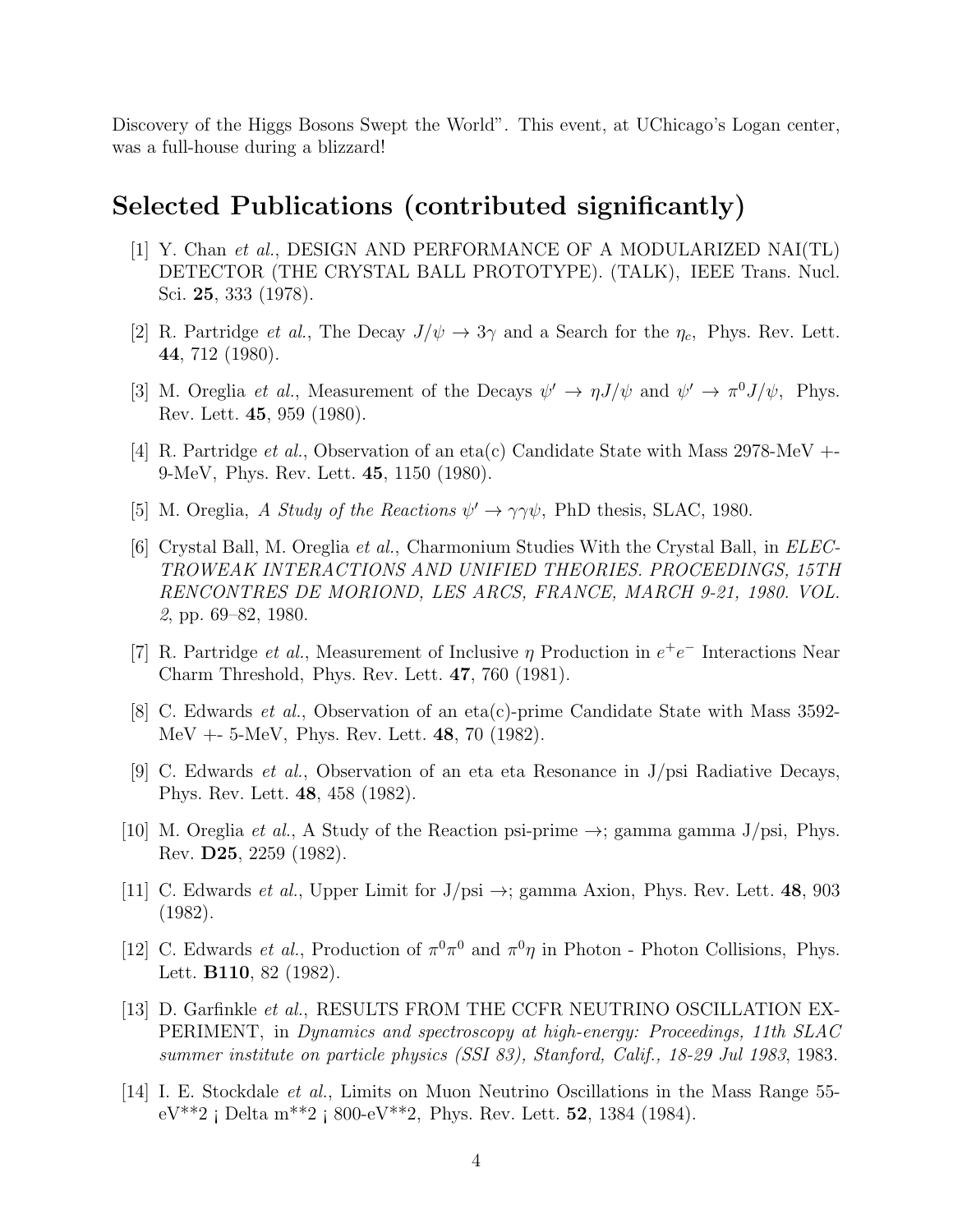- [15] I. E. Stockdale *et al.*, Search for  $\nu_{\mu}$  and  $\bar{\nu}$  Oscillations in the Mass Range 15 eV<sup>2</sup>/ $c^4$  <  $\delta M^2 < 1000 - eV^2/c^4$ , Z. Phys. **C27**, 53 (1985), [Conf. Proc.C841031,258(1984)].
- [16] F. S. Merritt et al., Hadron Shower Punchthrough for Incident Hadrons of Momentum  $15\text{-GeV}/c$ ,  $25\text{-GeV}/c$ ,  $50\text{-GeV}/c$ ,  $100\text{-GeV}/c$ ,  $200\text{-GeV}/c$ , and  $300\text{-GeV}/c$ , Nucl. Instrum. Meth. A245, 27 (1986).
- [17] J. Gaiser et al., Charmonium Spectroscopy from Inclusive psi-prime and J/psi Radiative Decays, Phys. Rev. D34, 711 (1986).
- [18] K. Lang et al., Neutrino Production of Dimuons, Z. Phys. C33, 483 (1987).
- [19] J.-G. An et al., Influence of Gas Mixture and Primary Ionization on the Performance of Limited Streamer Mode Tubes, Nucl. Instrum. Meth. A267, 386 (1988).
- [20] J.-G. An et al., A Study of the Selfquenched Streamer Mode Using a Nitrogen Laser, Nucl. Instrum. Meth. A267, 396 (1988).
- [21] S. R. Mishra et al., Search for Neutral Heavy Leptons From Neutrino N Scattering, Phys. Rev. Lett. 59, 1397 (1987).
- [22] M. J. Oreglia et al., Electroweak processes observed in neutrino scattering by the CCFR Collaboration, in High-energy physics. Proceedings, 24th International Conference, Munich, Germany, August 4-10, 1988, pp. 924–929, 1988.
- [23] M. J. Oreglia et al., Measurement of the strange quark sea from neutrino dimuon production at the Tevatron by the CCFR Collaboration., in High-energy physics. Proceedings, 24th International Conference, Munich, Germany, August 4-10, 1988, pp. 995–998, 1988.
- [24] B. A. Schumm et al., Neutrino Production of Same Sign Dimuons, Phys. Rev. Lett. 60, 1618 (1988).
- [25] S. R. Mishra *et al.*, A Study of Wrong Sign Single Muon Production in  $\nu_\mu$  Nucleon Interaction, Z. Phys. C44, 187 (1989).
- [26] C. Foudas et al., Neutrino Production of Opposite Sign Dimuons at Tevatron Energies, Phys. Rev. Lett. 64, 1207 (1990), [,488(1989)].
- [27] S. R. Mishra *et al.*, Measurement of Inverse Muon Decay  $\nu_{\mu} + e \rightarrow \mu^{-} + \nu_{e}$  at Fermilab Tevatron Energies 15-GeV - 600-GeV, Phys. Rev. Lett. 63, 132 (1989).
- [28] OPAL, M. Z. Akrawy et al., Measurement of the  $Z<sup>0</sup>$  Mass and Width with the OPAL Detector at LEP, Phys. Lett. B231, 530 (1989).
- [29] P. H. Sandler et al., Hadron Shower Punchthrough and Muon Production by Hadrons of 40-GeV, 70-GeV and 100-GeV, Phys. Rev. D42, 759 (1990).
- [30] W. K. Sakumoto et al., Calibration of the CCFR Target Calorimeter, Nucl. Instrum. Meth. **A294**, 179 (1990).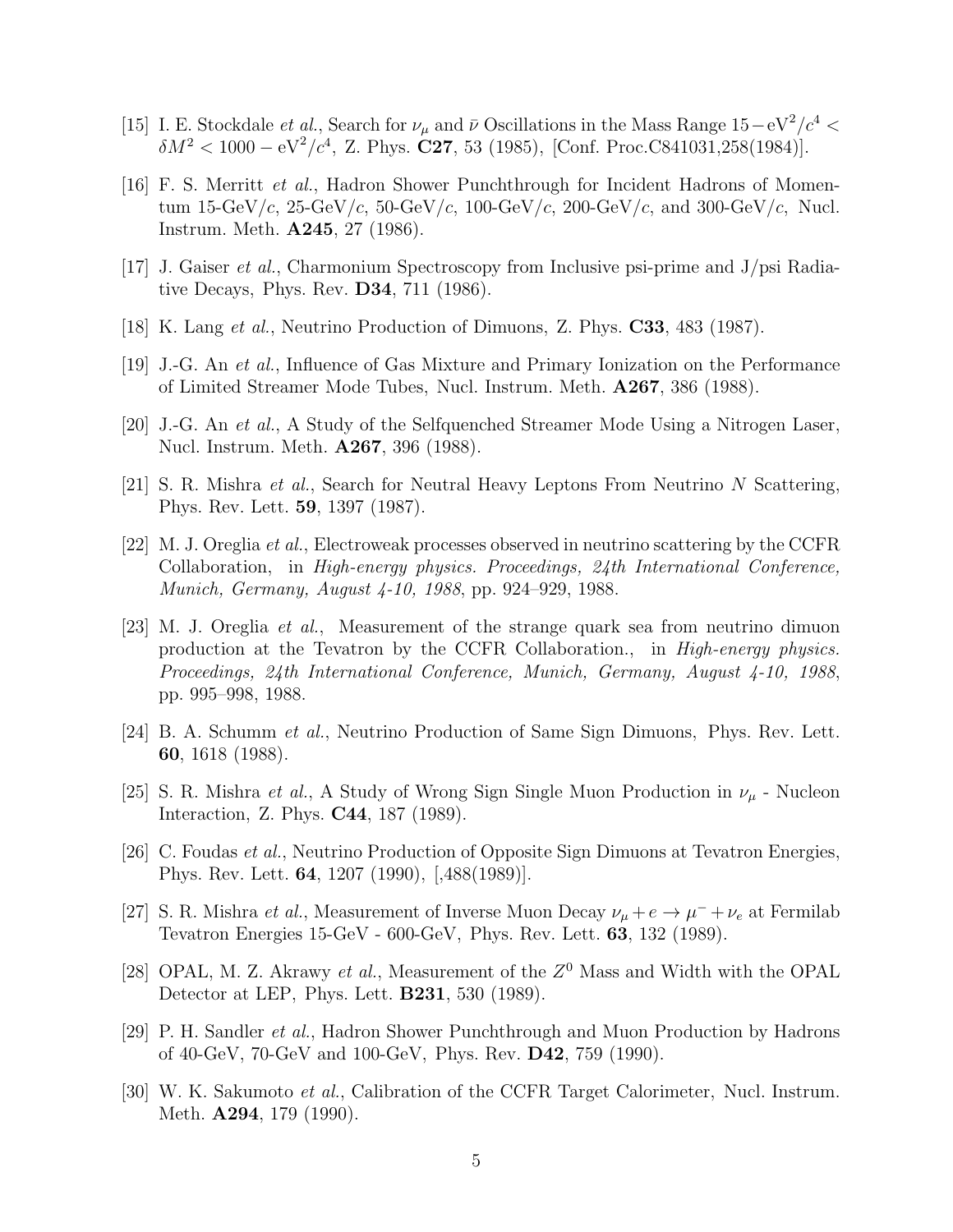- [31] P. S. Auchincloss et al., Measurement of the Inclusive Charged Current Cross-section for Neutrino and Anti-neutrino Scattering on Isoscalar Nucleons, Z. Phys. C48, 411 (1990).
- [32] OPAL, M. Z. Akrawy *et al.*, Searches for neutral Higgs bosons in  $e+e-$  collisions at LEP, Z. Phys. C49, 1 (1991).
- [33] OPAL, K. Ahmet *et al.*, The OPAL detector at LEP, Nucl. Instrum. Meth. **A305**, 275 (1991).
- [34] P. G. Reutens et al., A Measurement of the neutral current electroweak parameters using the Fermilab narrow band neutrino beam, Z. Phys. C45, 539 (1990).
- [35] OPAL, M. Z. Akrawy et al., Mass Limits for a Standard Model Higgs Boson in  $e^+e^-$ Collisions at LEP, Phys. Lett. B236, 224 (1990).
- [36] OPAL, M. Z. Akrawy et al., A Direct Search for New Charged Heavy Leptons at LEP, Phys. Lett. B240, 250 (1990).
- [37] S. R. Mishra *et al.*, Inverse Muon Decay,  $\nu_{\mu}e \rightarrow \mu^{-}\nu_{e}$ , at the Fermilab Tevatron, Phys. Lett. B252, 170 (1990).
- [38] OPAL, M. Z. Akrawy *et al.*, Limits on a light Higgs boson in  $e+e$  collisions at LEP, Phys. Lett. B251, 211 (1990).
- [39] B. J. King et al., Measuring muon momenta with the CCFR neutrino detector, Nucl. Instrum. Meth. A302, 254 (1991).
- [40] W. K. Sakumoto et al., A Measurement of TeV muon energy loss in iron, Phys. Rev. D45, 3042 (1992).
- [41] OPAL, M. Z. Akrawy et al., Search for the minimal standard model Higgs boson in  $e+ e-$  collisions at LEP, Phys. Lett. **B253**, 511 (1991).
- [42] M. J. Oreglia, Rare decays of the Z0 and searches for new particles, Nucl. Phys. Proc. Suppl. 19, 411 (1991), [,411(1991)].
- [43] OPAL, P. D. Acton et al., Decay mode independent search for a light Higgs boson and new scalars, Phys. Lett. B268, 122 (1991).
- [44] P. H. Sandler et al., Neutrino production of same sign dimuons at the Fermilab Tevatron, Z. Phys. C57, 1 (1993).
- [45] OPAL, P. D. Acton *et al.*, A Search for doubly charged Higgs production in Z0 decays, Phys. Lett. B295, 347 (1992).
- [46] OPAL, P. D. Acton et al., Search for anomalous production of high mass photon pairs in  $e+e-$  collisions at LEP, Phys. Lett. **B311**, 391 (1993).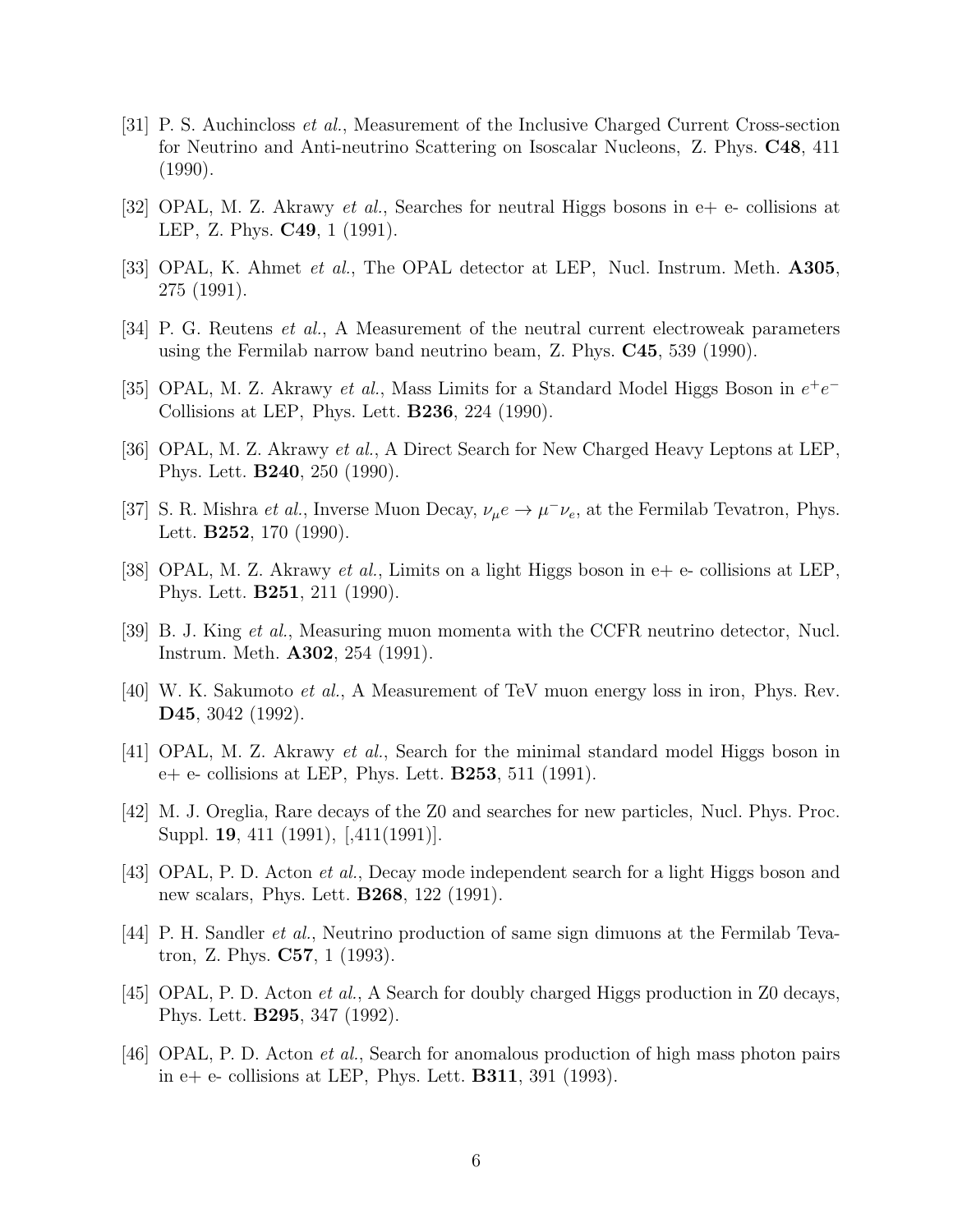- [47] T. Kinnel et al., Hadron shower energy and direction measurements using drift chambers, Nucl. Instrum. Meth. A340, 474 (1994), [Erratum: Nucl. Instrum. Meth.A365,607(1995)].
- [48] J. D. Hobbs et al., A Modular electronic readout system for the OPAL electromagnetic presampler, Nucl. Instrum. Meth. A325, 494 (1993).
- [49] OPAL, R. Akers et al., Search for the minimal Standard Model Higgs boson, Phys. Lett. B327, 397 (1994).
- [50] OPAL, R. Akers et al., Search for Neutral Higgs Bosons in the Minimal Supersymmetric Extension of the Standard Model, Z. Phys. C64, 1 (1994).
- [51] OPAL, R. Akers *et al.*, Measurement of Gamma  $(Z0 i)$  b anti-b) Gamma  $(Z0 i)$ hadrons) using a double tagging method, Z. Phys. C65, 17 (1995).
- [52] OPAL, G. Alexander *et al.*, Search for charged Higgs bosons using the OPAL detector at LEP, Phys. Lett. B370, 174 (1996).
- [53] OPAL, G. Alexander *et al.*, Search for a narrow resonance in Z0 decays into hadrons and isolated photons, Z. Phys. C71, 1 (1996).
- [54] OPAL, G. Alexander *et al.*, A Study of four fermion final states with high multiplicity at LEP, Phys. Lett. B376, 315 (1996).
- [55] OPAL, G. Alexander *et al.*, Search for neutral Higgs bosons in  $Z^0$  decays using the OPAL detector at LEP, Z. Phys. C73, 189 (1997).
- [56] OPAL, K. Ackerstaff et al., Measurement of the mass of the W boson in  $e^+e^-$  collisions at  $S^{(1/2)} = 161$ -GeV, Phys. Lett. **B389**, 416 (1996).
- [57] OPAL, K. Ackerstaff et al., Search for the standard model Higgs boson in  $e+e-$  collisions at  $s^{**}(1/2) = 161$ -GeV, Phys. Lett. **B393**, 231 (1997).
- [58] OPAL, K. Ackerstaff et al., A Measurement of  $-V$ (cb) using anti-B0  $\rightarrow$ ; D<sup>\*</sup>+ lepton- anti-lepton-neutrino decays, Phys. Lett. B395, 128 (1997).
- [59] ATLAS, A. Airapetian et al., ATLAS calorimeter performance Technical Design Report, (1996).
- [60] OPAL, K. Ackerstaff et al., Search for the standard model higgs boson in  $e+e-$  collisions at  $s^{**}(1/2) = 161$ -GeV - 172-GeV, Eur. Phys. J. C1, 425 (1998), hep-ex/9709003.
- [61] OPAL, K. Ackerstaff et al., Measurement of the W boson mass and W<sup>+</sup>W<sup>−</sup> production Of AL, K. Ackerstan *et al.*, weasurement of the W boson mass and  $W^+W^-$  production<br>and decay properties in  $e^+e^-$  collisions at  $\sqrt{s} = 172$ -GeV, Eur. Phys. J. C1, 395 (1998), hep-ex/9709006.
- [62] OPAL, K. Ackerstaff *et al.*, Search for a massive di-photon resonance at  $S^{**}(1/2)$  = 91-GeV - 172-GeV, Eur. Phys. J. C1, 31 (1998), hep-ex/9709022.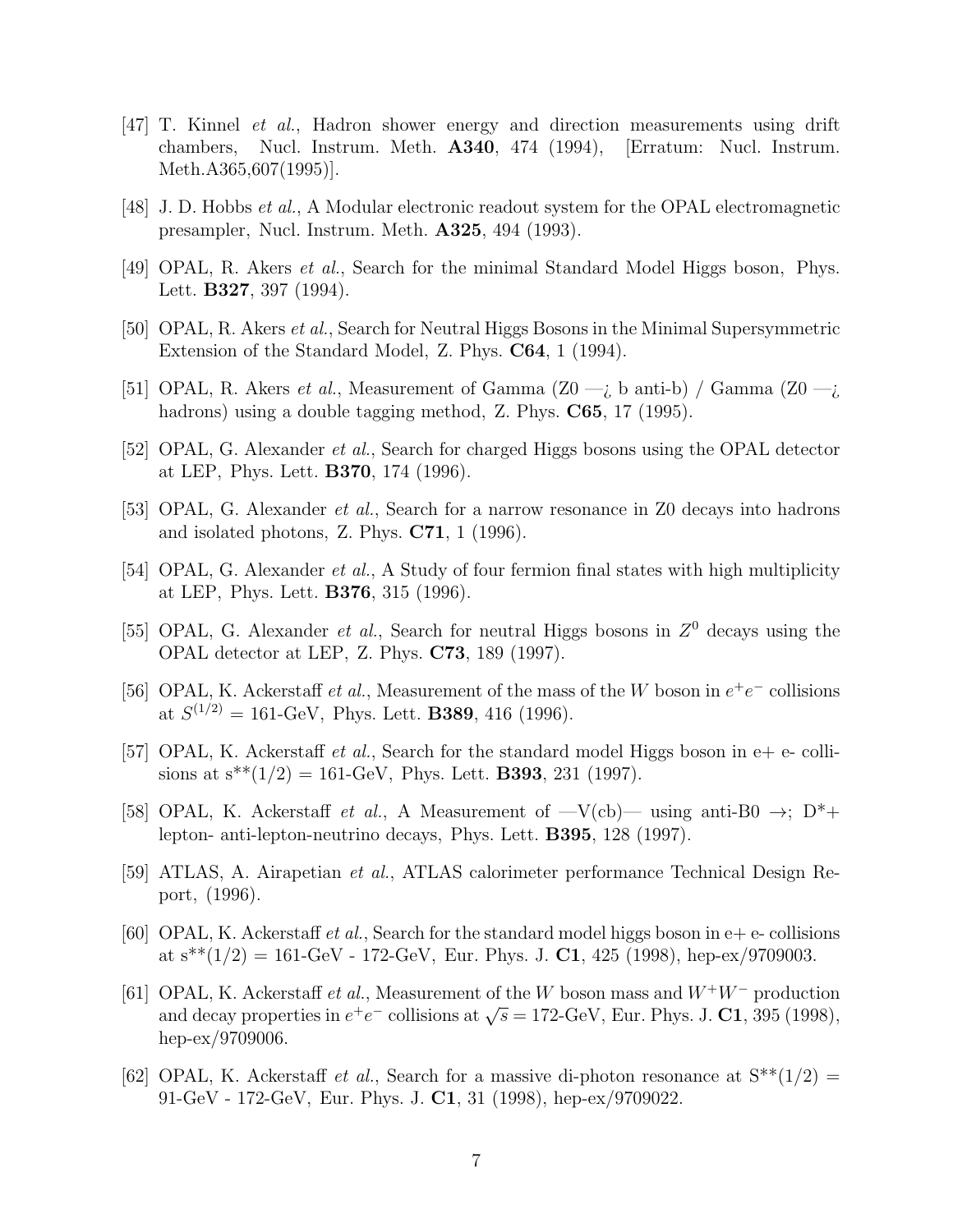- [63] OPAL, K. Ackerstaff et al., Search for charged Higgs bosons in  $e^+e^-$  collisions at  $S^{(1/2)}$  $= 130$ -GeV - 172-GeV, Phys. Lett. **B426**, 180 (1998), hep-ex/9802004.
- [64] OPAL, K. Ackerstaff et al., A Search for neutral Higgs bosons in the MSSM and models with two scalar field doublets, Eur. Phys. J.  $C5$ , 19 (1998), hep-ex/9803019.
- [65] OPAL, K. Ackerstaff et al., Search for Higgs bosons and new particles decaying into two photons at  $S^{**}(1/2) = 183$ -GeV, Phys. Lett. **B437**, 218 (1998), hep-ex/9808014.
- [66] OPAL, G. Abbiendi et al., Search for Higgs bosons in  $e^+e^-$  collisions at 183-GeV, Eur. Phys. J. C7, 407 (1999), hep-ex/9811025.
- [67] OPAL, G. Abbiendi et al., Measurement of the W mass and width in  $e^+e^-$  collisions at 183-GeV, Phys. Lett. B453, 138 (1999), hep-ex/9901025.
- [68] ATLAS, A. Airapetian et al., ATLAS: Detector and physics performance technical design report. Volume 1, (1999).
- [69] ATLAS, A. Airapetian et al., ATLAS: Detector and physics performance technical design report. Volume 2, (1999).
- [70] W. B. Atwood et al., Beam test of Gamma-ray Large Area Space Telescope components, Nucl. Instrum. Meth. A446, 444 (2000), physics/9905002.
- [71] OPAL, G. Abbiendi et al., Search for Higgs bosons and other massive states decaying into two photons in  $e+e-$  collisions at 189-GeV, Phys. Lett. **B464**, 311 (1999), hep $ex/9907060.$
- [72] M. J. Oreglia, Searches for 'other' Higgs bosons at LEP, in Proceedings, International Europhysics Conference on High energy physics (EPS-HEP 1999): Tampere, Finland, July 15-21, 1999, pp. 811–813, 1999, hep-ex/9909002.
- [73] OPAL, G. Abbiendi et al., Search for neutral Higgs bosons in e+ e- collisions at  $S^{**}(1/2)$  approximately equals 189-GeV, Eur. Phys. J. C12, 567 (2000), hepex/9908002.
- [74] OPAL, G. Abbiendi et al., Search for R-parity violating decays of scalar fermions at LEP, Eur. Phys. J. C12, 1 (2000), hep-ex/9904015.
- [75] OPAL, G. Abbiendi et al., Search for unstable heavy and excited leptons at LEP 2, Eur. Phys. J. C14, 73 (2000), hep-ex/0001056.
- [76] OPAL, G. Abbiendi *et al.*, Precision luminosity for Z0 line shape measurements with a silicon tungsten calorimeter, Eur. Phys. J.  $C14$ , 373 (2000), hep-ex/9910066.
- [77] OPAL, G. Abbiendi et al., Two Higgs doublet model and model independent interpretation of neutral Higgs boson searches, Eur. Phys. J. C18, 425 (2001), hep-ex/0007040.
- [78] OPAL, G. Abbiendi et al., Measurement of the mass and width of the W boson in  $e^+e^-$  collisions at 189-GeV, Phys. Lett. **B507**, 29 (2001), hep-ex/0009018.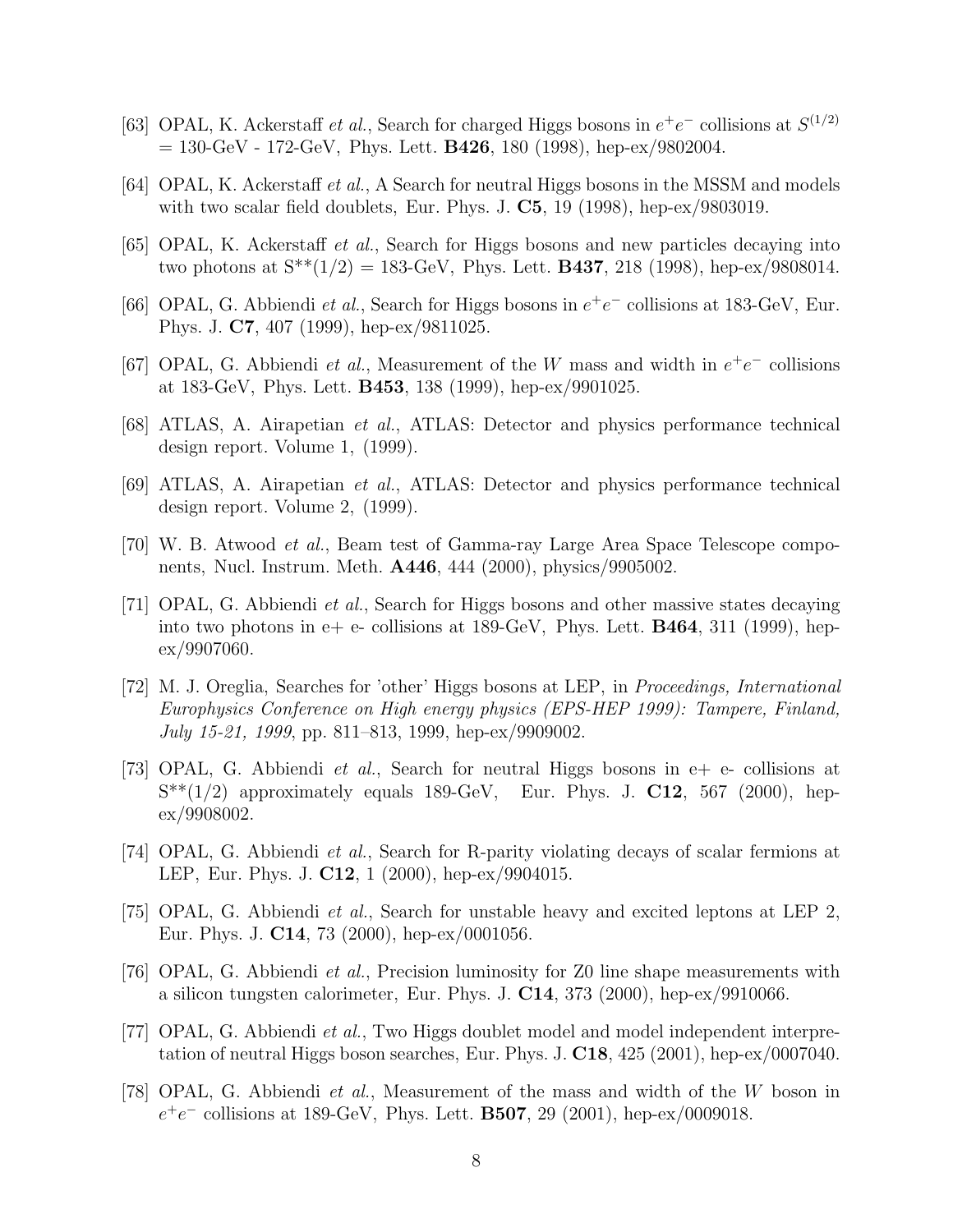- [79] OPAL, G. Abbiendi *et al.*, Search for the standard model Higgs boson in  $e+e$  collisions at  $s^{**}(1/2)$  approximately = 192-GeV - 209-GeV, Phys. Lett. **B499**, 38 (2001), hepex/0101014.
- [80] GLAST, E. do Couto e Silva et al., Results from the beam test of the engineering model of the GLAST large area telescope, Nucl. Instrum. Meth. A474, 19 (2001).
- [81] OPAL, G. Abbiendi et al., Search for Yukawa production of a light neutral Higgs boson at LEP, Eur. Phys. J.  $C23$ , 397 (2002), hep-ex/0111010.
- [82] OPAL, G. Abbiendi et al., Search for doubly charged Higgs bosons with the OPAL detector at LEP, Phys. Lett. B526, 221 (2002), hep-ex/0111059.
- [83] OPAL, G. Abbiendi et al., Decay mode independent searches for new scalar bosons with the OPAL detector at LEP, Eur. Phys. J.  $C27$ , 311 (2003), hep-ex/0206022.
- [84] OPAL, G. Abbiendi *et al.*, Search for associated production of massive states decaying Of AL, G. Abbientle *t al.*, bearen for associated production of massive states decaying into two photons in  $e^+e^-$  annihilations at  $\sqrt{s}$  = 88-GeV to 209-GeV, Phys. Lett. B544, 44 (2002), hep-ex/0207027.
- [85] OPAL, G. Abbiendi *et al.*, Search for a low mass CP odd Higgs boson in  $e+e$  collisions with the OPAL detector at LEP-2, Eur. Phys. J. C27, 483 (2003), hep-ex/0209068.
- [86] OPAL, G. Abbiendi et al., A Measurement of semileptonic B decays to narrow orbitally excited charm mesons, Eur. Phys. J. C30, 467 (2003), hep-ex/0301018.
- [87] OPAL, G. Abbiendi *et al.*, Search for the standard model Higgs boson with the OPAL detector at LEP, Eur. Phys. J. C26, 479 (2003), hep-ex/0209078.
- [88] OPAL, G. Abbiendi *et al.*, Multiphoton production in e+ e- collisions at  $s^{**}(1/2)$  = 181-GeV to 209-GeV, Eur. Phys. J. C26, 331 (2003), hep-ex/0210016.
- [89] OPAL, DELPHI, LEP Working Group for Higgs boson searches, ALEPH, L3, R. Barate *et al.*, Search for the standard model Higgs boson at LEP, Phys. Lett.  $\bf{B565}$ , 61 (2003), hep-ex/0306033.
- [90] Neutrino Factory and Muon Collider, M. M. Alsharoa et al., Recent progress in neutrino factory and muon collider research within the Muon collaboration, Phys. Rev. ST Accel. Beams 6, 081001 (2003), hep-ex/0207031.
- [91] OPAL, G. Abbiendi et al., Flavor independent search for Higgs bosons decaying into hadronic final states in  $e+e-$  collisions at LEP, Phys. Lett. **B597**, 11 (2004), hepex/0312042.
- [92] S. Dawson and M. Oreglia, Physics opportunities with a TeV linear collider, Ann. Rev. Nucl. Part. Sci. 54, 269 (2004), hep-ph/0403015.
- [93] OPAL, G. Abbiendi et al., Study of Bose-Einstein correlations in  $e^+e^- \rightarrow W^+W^$ events at LEP, Eur. Phys. J. C36, 297 (2004), hep-ex/0403055.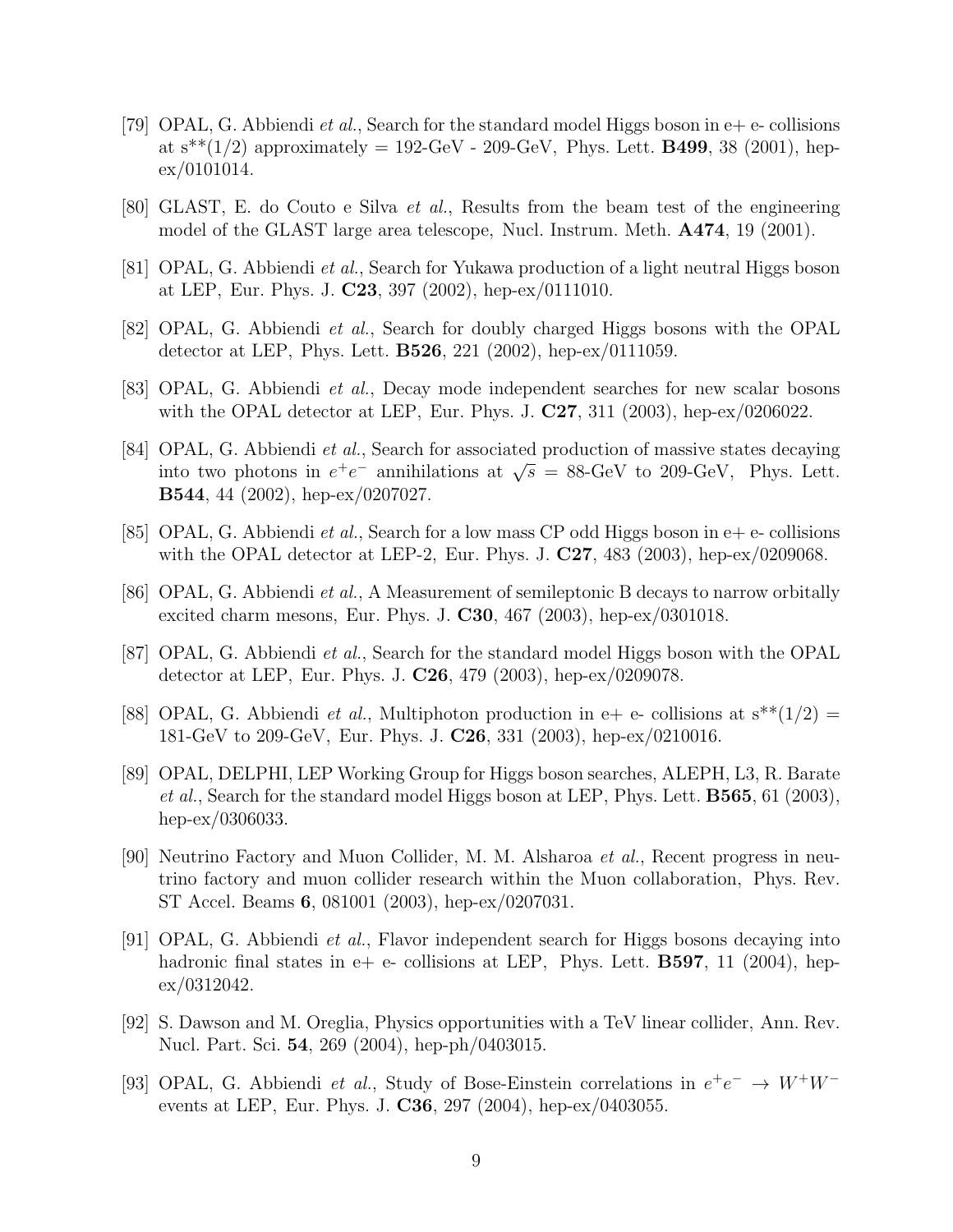- [94] OPAL, G. Abbiendi *et al.*, Search for neutral Higgs boson in CP-conserving and CPviolating MSSM scenarios, Eur. Phys. J.  $C37$ , 49 (2004), hep-ex/0406057.
- [95] OPAL, G. Abbiendi et al., Flavor independent h0A0 search and two Higgs doublet model interpretation of neutral Higgs boson searches at LEP, Eur. Phys. J. C40, 317 (2005), hep-ex/0408097.
- [96] K. Desch et al., The Linear collider physics case: International response to the technology independent questions posed by the International Technology Recommendation Panel, in Linear colliders. Proceedings, International Conference, LCWS 2004, Paris, France, April 19-23, 2004, pp. 87–93, 2004, hep-ph/0411159.
- [97] OPAL, G. Abbiendi *et al.*, Measurement of the mass and width of the W boson, Eur. Phys. J. C45, 307 (2006), hep-ex/0508060.
- $[98]$  K. Anderson *et al.*, Design of the front-end analog electronics for the ATLAS tile calorimeter, Nucl. Instrum. Meth. A551, 469 (2005).
- [99] DELPHI, OPAL, ALEPH, LEP Working Group for Higgs Boson Searches, L3, S. Schael et al., Search for neutral MSSM Higgs bosons at LEP, Eur. Phys. J. C47, 547 (2006), hep-ex/0602042.
- [100] OPAL, G. Abbiendi et al., Search for invisibly decaying Higgs bosons with large decay width using the OPAL detector at LEP, Eur. Phys. J. C49, 457 (2007), hep $ex/0610056.$
- [101] P. Adragna et al., The ATLAS hadronic tile calorimeter: From construction toward physics, IEEE Trans. Nucl. Sci. 53, 1275 (2006).
- [102] OPAL, G. Abbiendi *et al.*, Search for invisibly decaying Higgs bosons in  $e^+ e^- \rightarrow$ ; Z0 h0 production at  $s^{**}(1/2) = 183$ -GeV - 209-GeV, Phys. Lett. **B682**, 381 (2010), 0707.0373.
- [103] J. Brau et al., International Linear Collider reference design report. 1: Executive summary. 2: Physics at the ILC. 3: Accelerator. 4: Detectors,  $(2007)$ .
- [104] ILC, A. Puntambekar et al., ILC Reference Design Report: ILC Global Design Effort and World Wide Study, (2007), 0712.1950.
- [105] OPAL, G. Abbiendi *et al.*, Measurement of the e+ e- $-i$ , W+ W- cross section and W decay branching fractions at LEP, Eur. Phys. J. C52, 767 (2007), 0708.1311.
- [106] CALICE, C. Adloff et al., CALICE Report to the Calorimeter & Review Panel, (2007), 0707.1245.
- [107] ILC, G. Aarons et al., International Linear Collider Reference Design Report Volume 2: Physics at the ILC, (2007), 0709.1893.
- [108] ILC, T. Behnke et al., ILC Reference Design Report Volume 4 Detectors, (2007), 0712.2356.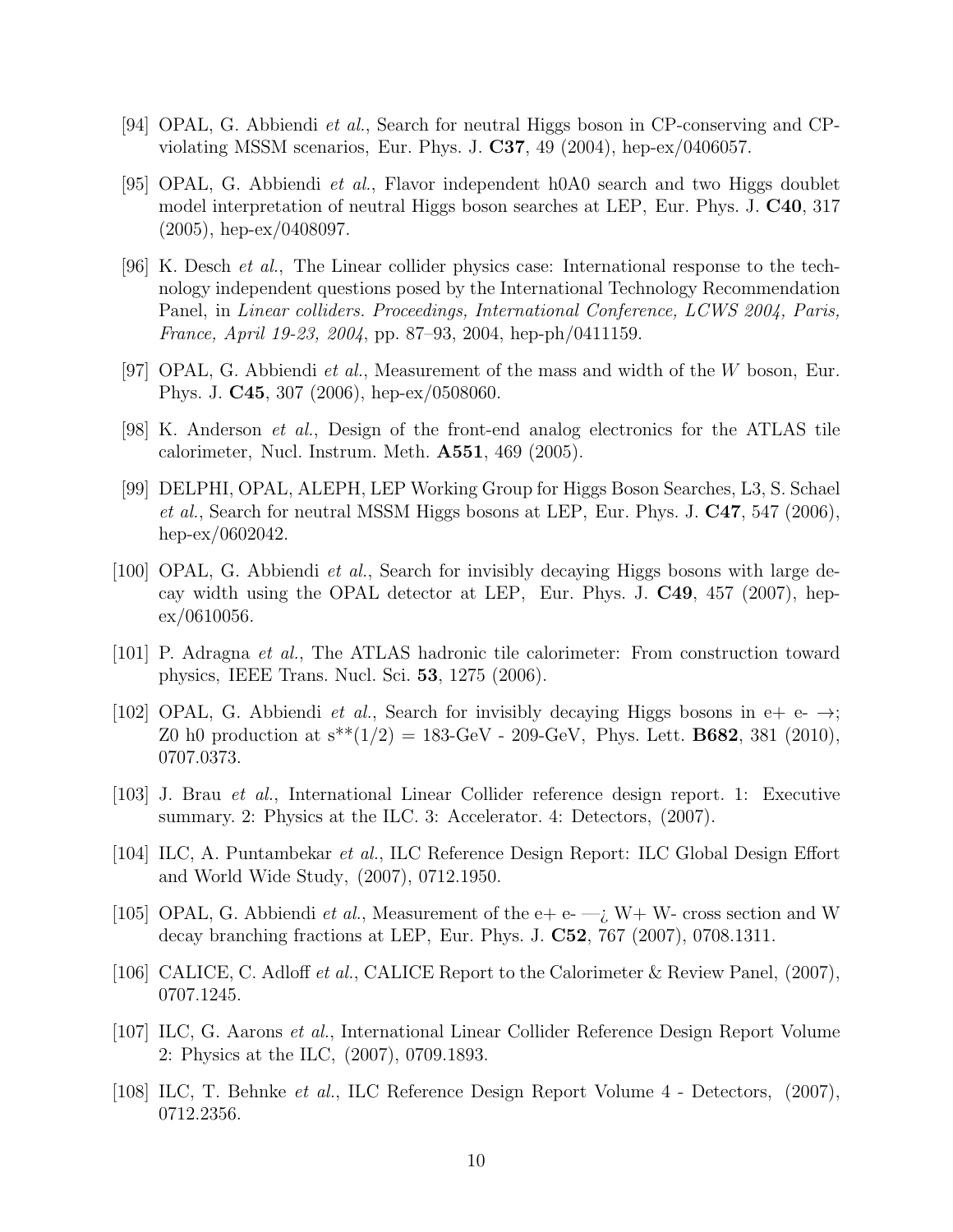- [109] ATLAS, G. Aad et al., The ATLAS Experiment at the CERN Large Hadron Collider, JINST 3, S08003 (2008).
- [110] ATLAS, G. Aad et al., Expected Performance of the ATLAS Experiment Detector, Trigger and Physics, (2009), 0901.0512.
- [111] P. Adragna et al., Testbeam studies of production modules of the ATLAS tile calorimeter, Nucl. Instrum. Meth. A606, 362 (2009).
- [112] ATLAS, S. Asai et al., Jet energy scale: In-situ calibration strategies, (2009).
- [113] H. Aihara *et al.*, SiD Letter of Intent, (2009), 0911.0006.
- [114] ATLAS, G. Aad et al., Readiness of the ATLAS Tile Calorimeter for LHC collisions, Eur. Phys. J. C70, 1193 (2010), 1007.5423.
- [115] ATLAS, G. Aad et al., Measurement of inclusive jet and dijet cross sections in protonproton collisions at 7 TeV centre-of-mass energy with the ATLAS detector, Eur. Phys. J. C71, 1512 (2011), 1009.5908.
- [116] ATLAS, G. Aad et al., Studies of the performance of the ATLAS detector using cosmicray muons, Eur. Phys. J. C71, 1593 (2011), 1011.6665.
- [117] P. Adragna et al., Measurement of pion and proton response and longitudinal shower profiles up to 20 nuclear interaction lengths with the ATLAS tile calorimeter, Nucl. Instrum. Meth. A615, 158 (2010).
- [118] ATLAS, G. Aad *et al.*, Charged-particle multiplicities in pp interactions at  $\sqrt{s} = 900$ GeV measured with the ATLAS detector at the LHC, Phys. Lett. **B688**, 21 (2010), 1003.3124.
- [119] F. Tang et al., Design of the front-end readout electronics for ATLAS tile calorimeter at the sLHC, in Proceedings, 17th Conference on Computing Applications in Nuclear and Plasma Sciences on Real Time (RT2010): Lisbon, Portugal, May 24-28, 2010, 2010.
- [120] ATLAS, G. Aad et al., Search for New Physics in Dijet Mass and Angular Distributions ATLAS, G. Aad *et al.*, Search for New I hysics in Dijet was and Angular Distributions in pp Collisions at  $\sqrt{s} = 7$  TeV Measured with the ATLAS Detector, New J. Phys. 13, 053044 (2011), 1103.3864.
- [121] ATLAS, G. Aad et al., Measurement of inclusive jet and dijet production in pp collisions ATLAS, G. Aad *et al.*, weasurement of inclusive jet and dijet production in pp consions at  $\sqrt{s} = 7$  TeV using the ATLAS detector, Phys. Rev. **D86**, 014022 (2012), 1112.6297.
- [122] ATLAS, G. Aad et al., Measurement of the production cross section for W-bosons in ATLAS, G. Aad *et al.*, Measurement of the production cross section for W-bosons in association with jets in *pp* collisions at  $\sqrt{s} = 7$  TeV with the ATLAS detector, Phys. Lett. B698, 325 (2011), 1012.5382.
- [123] ATLAS, G. Aad et al., Measurement of Dijet Azimuthal Decorrelations in pp Collisions ATLAS, G. Aad *et al.*, Measurement of Dijet Azimuthal Decorrela<br>at  $\sqrt{s}$  = 7 TeV, Phys. Rev. Lett. **106**, 172002 (2011), 1102.2696.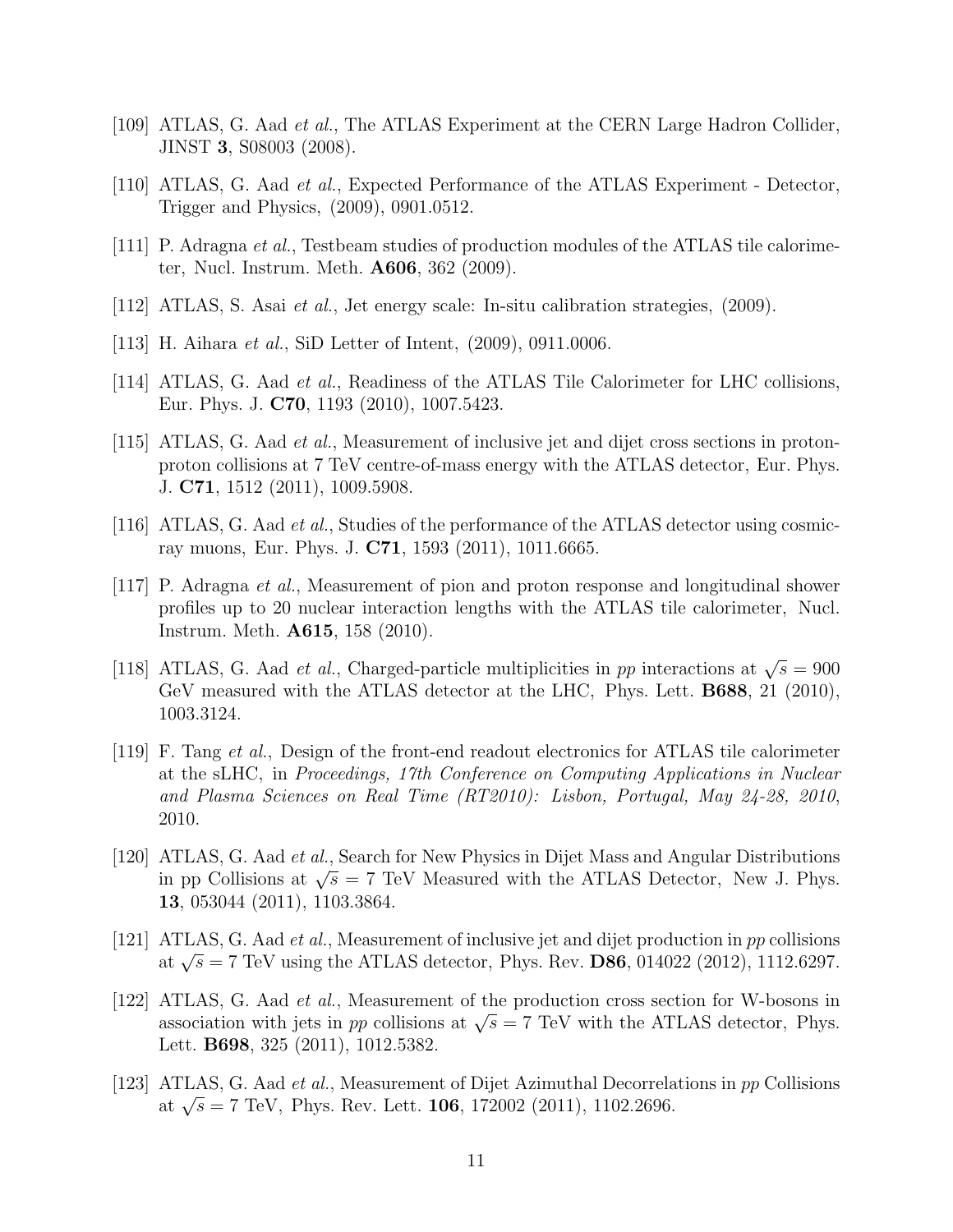- [124] S. Muschter et al., An early slice prototype for the upgraded readout electronics of TileCal, in Proceedings, 2011 IEEE Nuclear Science Symposium and Medical Imaging Conference (NSS/MIC 2011): Valencia, Spain, October 23-29, 2011, pp. 836–840, Geneva, 2011, CERN, CERN.
- [125] ATLAS, G. Aad *et al.*, Study of jets produced in association with a W boson in  $pp$ ATLAS, G. Aad *et al.*, Study of jets produced in association with a *W* boson in pp collisions at  $\sqrt{s} = 7$  TeV with the ATLAS detector, Phys. Rev. **D85**, 092002 (2012), 1201.1276.
- [126] ATLAS, G. Aad *et al.*, Jet mass and substructure of inclusive jets in  $\sqrt{s} = 7$  TeV pp collisions with the ATLAS experiment, JHEP  $05$ ,  $128$  (2012), 1203.4606.
- [127] ATLAS, G. Aad et al., Search for resonant  $WZ$  production in the  $WZ \to \ell\nu\ell'\ell'$  channel ATLAS, G. Aad *et al.*, Search for resonant *W* 2 production in the *W* 2  $\rightarrow$  *eve t* channer in  $\sqrt{s}$  = 7 TeV *pp* collisions with the ATLAS detector, Phys. Rev. **D85**, 112012 (2012), 1204.1648.
- [128] ATLAS, G. Aad et al., ATLAS measurements of the properties of jets for boosted particle searches, Phys. Rev. D86, 072006 (2012), 1206.5369.
- [129] ATLAS, M. Oreglia, Jet Studies in ATLAS, Nucl. Phys. Proc. Suppl. 234, 43 (2013).
- [130] ATLAS, G. Aad et al., Observation of a new particle in the search for the Standard Model Higgs boson with the ATLAS detector at the LHC, Phys. Lett. **B716**, 1 (2012), 1207.7214.
- [131] ATLAS, G. Aad *et al.*, Search for a fermiophobic Higgs boson in the diphoton decay channel with the ATLAS detector, Eur. Phys. J. C72, 2157 (2012), 1205.0701.
- [132] ATLAS, G. Aad *et al.*, Measurement of  $WZ$  production in proton-proton collisions at  $\sqrt{s} = 7$  TeV with the ATLAS detector, Eur. Phys. J. C72, 2173 (2012), 1208.1390.
- [133] M. Oreglia, K. Anderson, E. Ramberg, and G. Drake, ATLAS Tile Calorimeter Upgrade Electronics Test, (2012).
- [134] ATLAS, G. Aad et al., ATLAS search for new phenomena in dijet mass and angular ATLAS, G. Aad *et al.*, ATLAS search for hew phenomena in dijet mass and ang distributions using *pp* collisions at  $\sqrt{s} = 7$  TeV, JHEP 01, 029 (2013), 1210.1718.
- [135] D. Eriksson et al., A prototype for the upgraded readout electronics of TileCal, JINST 7, C02006 (2012).
- [136] ATLAS, G. Aad et al., A particle consistent with the Higgs Boson observed with the ATLAS Detector at the Large Hadron Collider, Science 338, 1576 (2012).
- [137] ATLAS, G. Aad *et al.*, Jet energy measurement with the ATLAS detector in proton-ATLAS, G. Aad *et al.*, set energy measurement with the ATLAS detector in proton collisions at  $\sqrt{s} = 7$  TeV, Eur. Phys. J. C73, 2304 (2013), 1112.6426.
- [138] ATLAS, G. Aad *et al.*, Jet energy resolution in proton-proton collisions at  $\sqrt{s} = 7$ TeV recorded in 2010 with the ATLAS detector, Eur. Phys. J. C73, 2306 (2013), 1210.6210.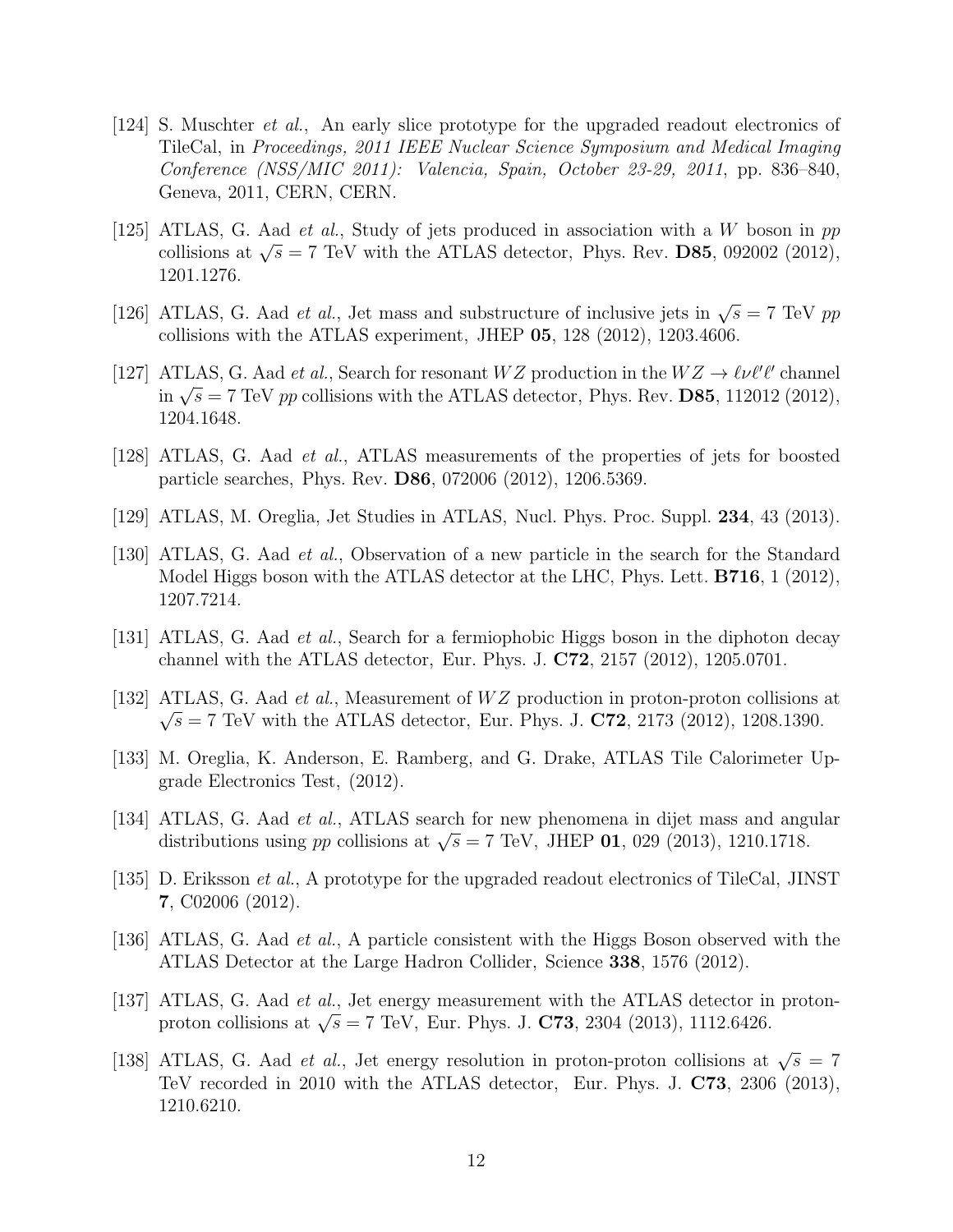- [139] ATLAS, G. Aad et al., Search for resonant diboson production in the WW/WZ?l?jj ATLAS, G. Aad *et al.*, Search for resonant diboson production in the WW/W2.11.jj<br>decay channels with the ATLAS detector at  $\sqrt{s} = 7$ ??TeV, Phys. Rev. **D87**, 112006 (2013), 1305.0125.
- [140] H. Abramowicz et al., The International Linear Collider Technical Design Report -Volume 4: Detectors, (2013), 1306.6329.
- [141] ATLAS, G. Aad *et al.*, Search for New Physics in the Dijet Mass Distribution using ATLAS, G. Aad *et al.*, Search for New Fhysics in the Dijet Mass Distribution using 1 fb<sup>-1</sup> of *pp* Collision Data at  $\sqrt{s}$  =7 TeV collected by the ATLAS Detector, Phys. Lett. B708, 37 (2012), 1108.6311.
- [142] ATLAS, G. Aad et al., Search for heavy vector-like quarks coupling to light quarks in ATLAS, G. Aad *et al.*, Search for heavy vector-like quarks coupling to light quarks in proton-proton collisions at  $\sqrt{s} = 7$  TeV with the ATLAS detector, Phys. Lett. **B712**, 22 (2012), 1112.5755.
- [143] ATLAS, G. Aad *et al.*, Search for the Higgs boson in the  $H \to WW \to \text{huij decay}$ channel at  $\sqrt{s} = 7$  TeV with the ATLAS detector, Phys. Lett. **B718**, 391 (2012), 1206.6074.
- [144] ATLAS, G. Aad et al., Measurement of the inclusive jet cross section in pp collisions at sqrt(s)=2.76 TeV and comparison to the inclusive jet cross section at sqrt(s)=7 TeV using the ATLAS detector, Eur. Phys. J. C73, 2509 (2013), 1304.4739.
- [145] ATLAS, S. Muschter et al., Development of a readout link board for the demonstrator of the ATLAS Tile calorimeter upgrade, JINST 8, C03025 (2013).
- [146] F. Tang et al., Design of the front-end readout electronics for ATLAS Tile Calorimeter at the sLHC, IEEE Trans. Nucl. Sci. 60, 1255 (2013).
- [147] ATLAS TileCal Group, M. Oreglia, Upgrading the ATLAS Tile Calorimeter Electronics, in Proceedings, International Conference on Calorimetry for the High Energy Frontier (CHEF 2013): Paris, France, April 22-25, 2013, pp. 387–393, 2013.
- [148] F. Tang et al., Upgrade analog readout and digitizing system for ATLAS TileCal demonstrator, in Proceedings, 2013 IEEE Nuclear Science Symposium and Medical Imaging Conference (NSS/MIC 2013): Seoul, Korea, October 26-November 2, 2013, 2013.
- [149] ATLAS Tile Calorimeter System, H. Akerstedt et al., Radiation tolerance and mitigation strategies for FPGA:s in the ATLAS TileCal Demonstrator, in *Proceedings*, 2013 IEEE Nuclear Science Symposium and Medical Imaging Conference (NSS/MIC 2013): Seoul, Korea, October 26-November 2, 2013, 2013.
- [150] S. Muschter et al., Development of a digital readout board for the ATLAS Tile Calorimeter upgrade demonstrator, JINST 9, C01001 (2014).
- [151] M. Demarteau *et al.*, Planning the Future of U.S. Particle Physics (Snowmass 2013): Chapter 8: Instrumentation Frontier, in Proceedings, Community Summer Study 2013: Snowmass on the Mississippi (CSS2013): Minneapolis, MN, USA, July 29-August 6, 2013, 2014, 1401.6116.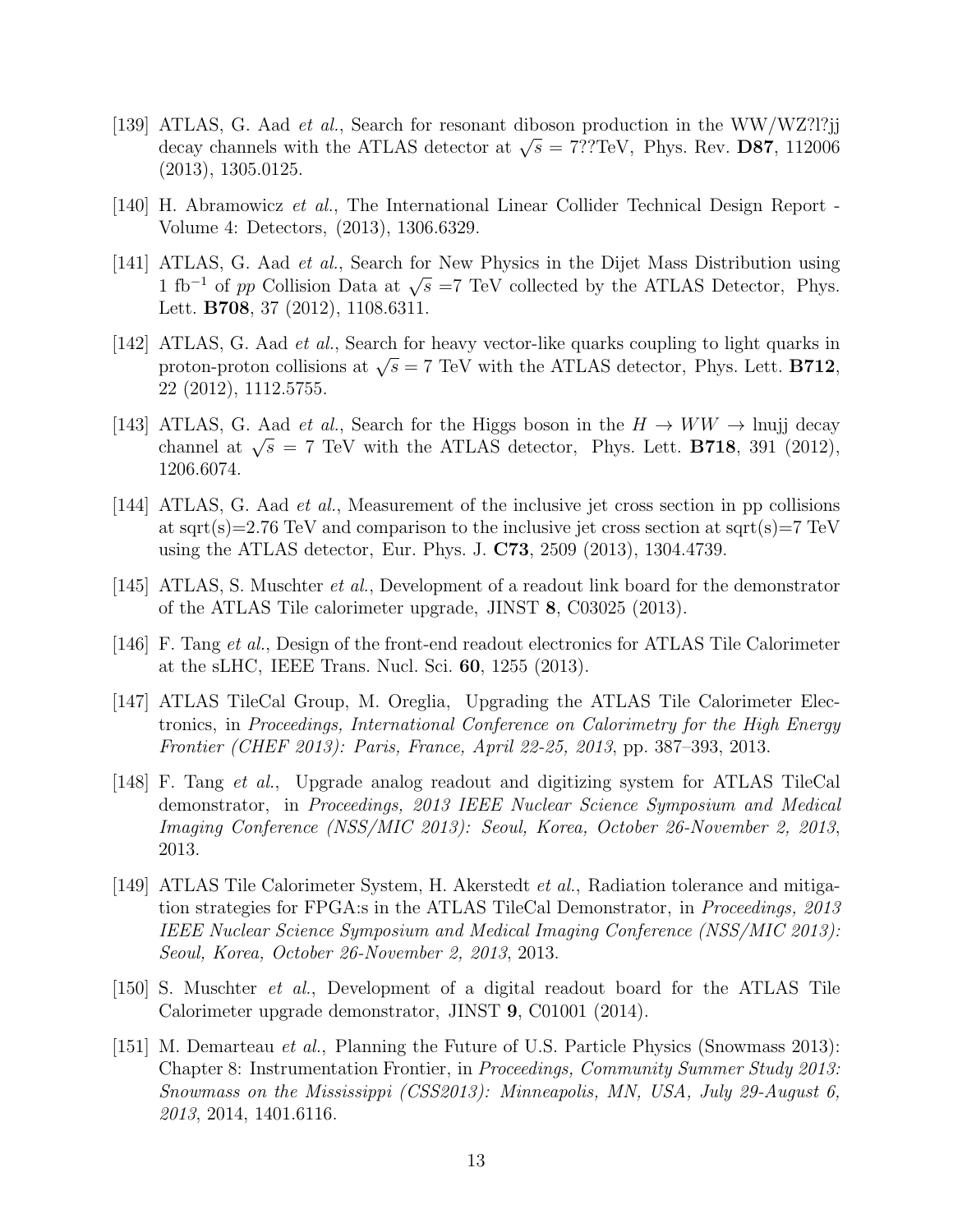- [152] ATLAS, G. Aad et al., Measurement of dijet cross sections in pp collisions at 7 TeV centre-of-mass energy using the ATLAS detector, JHEP 05, 059 (2014), 1312.3524.
- [153] ATLAS Tile Calorimeter Group, F. Tang et al., Design of Main Board for ATLAS TileCal Demonstrator, in Proceedings, 19th Real Time Conference (RT2014): Nara, Japan, May 26-30, 2014, 2014.
- [154] A. Brandt et al., Fermilab Testbeam Facility Annual Report FY 2014, (2015).
- [155] ATLAS, G. Aad et al., Search for resonant diboson production in the  $\ell \ell q \bar{q}$  final state in ATLAS, G. Aad *et al.*, Search for resonant diboson production in the *teqq* miar state in pp collisions at  $\sqrt{s} = 8$  TeV with the ATLAS detector, Eur. Phys. J. **C75**, 69 (2015), 1409.6190.
- [156] ATLAS, G. Aad et al., Measurement of the inclusive jet cross-section in proton-proton collisions at  $\sqrt{s} = 7$  TeV using 4.5 fb<sup>-1</sup> of data with the ATLAS detector, JHEP 02, 153 (2015), 1410.8857, [Erratum: JHEP09,141(2015)].
- [157] ATLAS, G. Aad et al., Search for new phenomena in the dijet mass distribution using ATLAS, G. Aad *et al.*, Search for hew phenomena in the dijet mass distribution using  $p-p$  collision data at  $\sqrt{s} = 8$  TeV with the ATLAS detector, Phys. Rev. **D91**, 052007 (2015), 1407.1376.
- [158] ATLAS, G. Aad et al., Search for New Phenomena in Dijet Angular Distributions in ATLAS, G. Aad *et al.*, Search for New 1 henomena in Dijet Angular Distributions in<br>Proton-Proton Collisions at  $\sqrt{s} = 8$  TeV Measured with the ATLAS Detector, Phys. Rev. Lett. 114, 221802 (2015), 1504.00357.
- [159] ATLAS, G. Aad et al., Search for production of vector-like quark pairs and of four ATLAS, G. Aad *et al.*, Search for production of vector-like quark pairs and of four top quarks in the lepton-plus-jets final state in pp collisions at  $\sqrt{s} = 8$  TeV with the ATLAS detector, JHEP 08, 105 (2015), 1505.04306.
- [160] ATLAS, G. Aad et al., Search for high-mass diboson resonances with boson-tagged ATLAS, G. Aad *et al.*, Search for figh-mass diboson resonances with boson-tagged jets in proton-proton collisions at  $\sqrt{s} = 8$  TeV with the ATLAS detector, JHEP 12, 055 (2015), 1506.00962.
- [161] ATLAS TileCal, H. kerstedt et al., Reliable and redundant FPGA based read-out design in the ATLAS TileCal Demonstrator, p. 7097542 (2014), 1406.5848, [IEEE Trans. Nucl. Sci.62,2129(2015)].
- [162] F. Tang et al., Upgrade Analog Readout and Digitizing System for ATLAS TileCal Demonstrator, IEEE Trans. Nucl. Sci. 62, 1045 (2015).
- [163] ATLAS, G. Aad et al., Search for new phenomena in dijet mass and angular distribu-ATLAS, G. Aad *et al.*, Search for hew phenomena in dijet mass and angular distribu-<br>tions from pp collisions at  $\sqrt{s} = 13 \text{TeV}$  with the ATLAS detector, Phys. Lett. **B754**, 302 (2016), 1512.01530.
- [164] ATLAS, G. Aad *et al.*, Combination of searches for  $WW, WZ$ , and  $ZZ$  resonances in ATLAS, G. Aad *et al.*, Combination of searches for *WW*, *WZ*, and ZZ resonances in pp collisions at  $\sqrt{s} = 8$  TeV with the ATLAS detector, Phys. Lett. **B755**, 285 (2016), 1512.05099.